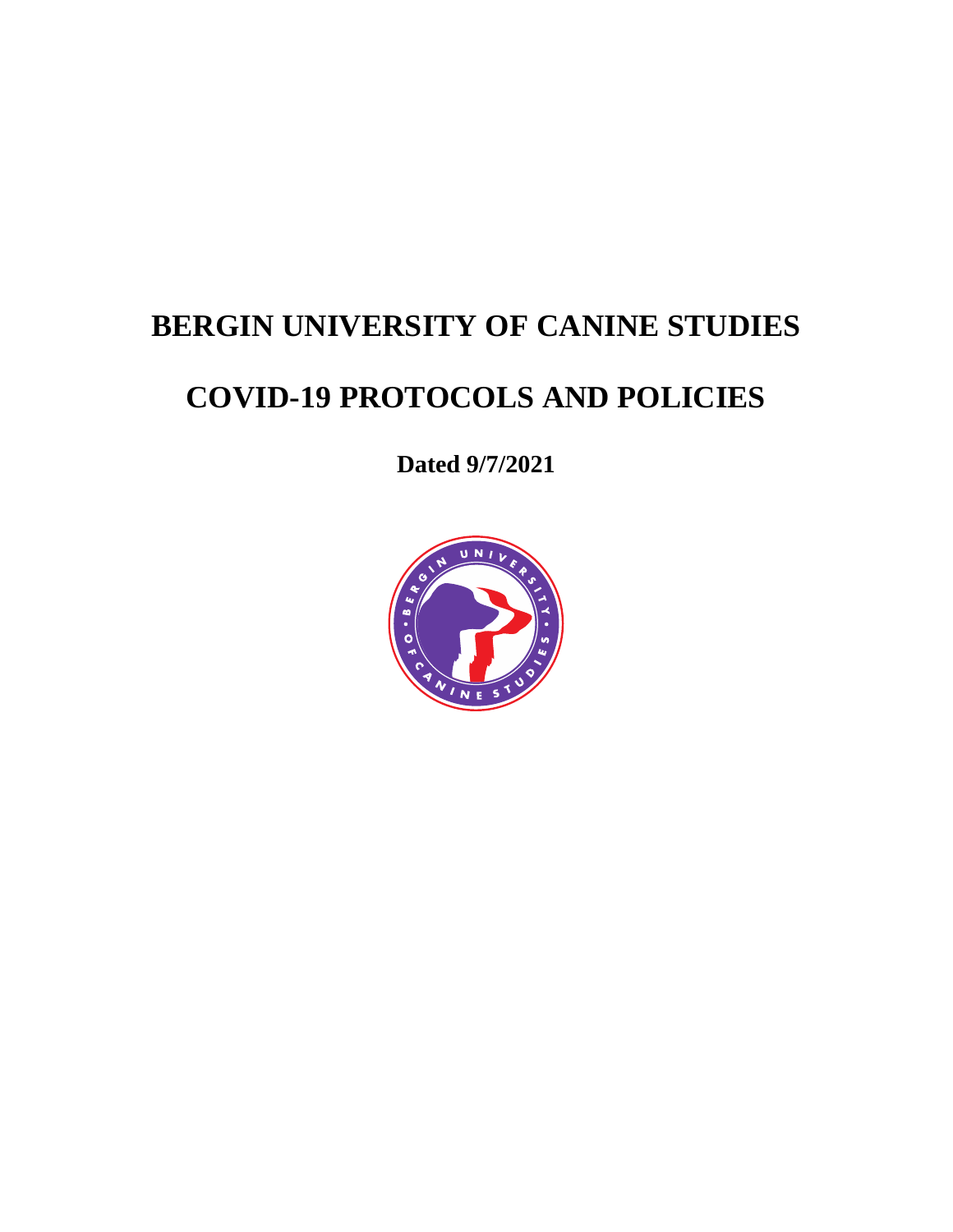## **Table of Contents**

| <b>General Campus Measures</b>          | Page 3  |
|-----------------------------------------|---------|
| <b>Healthy Hygiene Measures</b>         | Page 5  |
| <b>Maintaining Healthy Environments</b> | Page 7  |
| Dog Sanitization Protocols              | Page 8  |
| <b>Field Trips</b>                      | Page 9  |
| Preparation – When Someone Gets Sick    | Page 10 |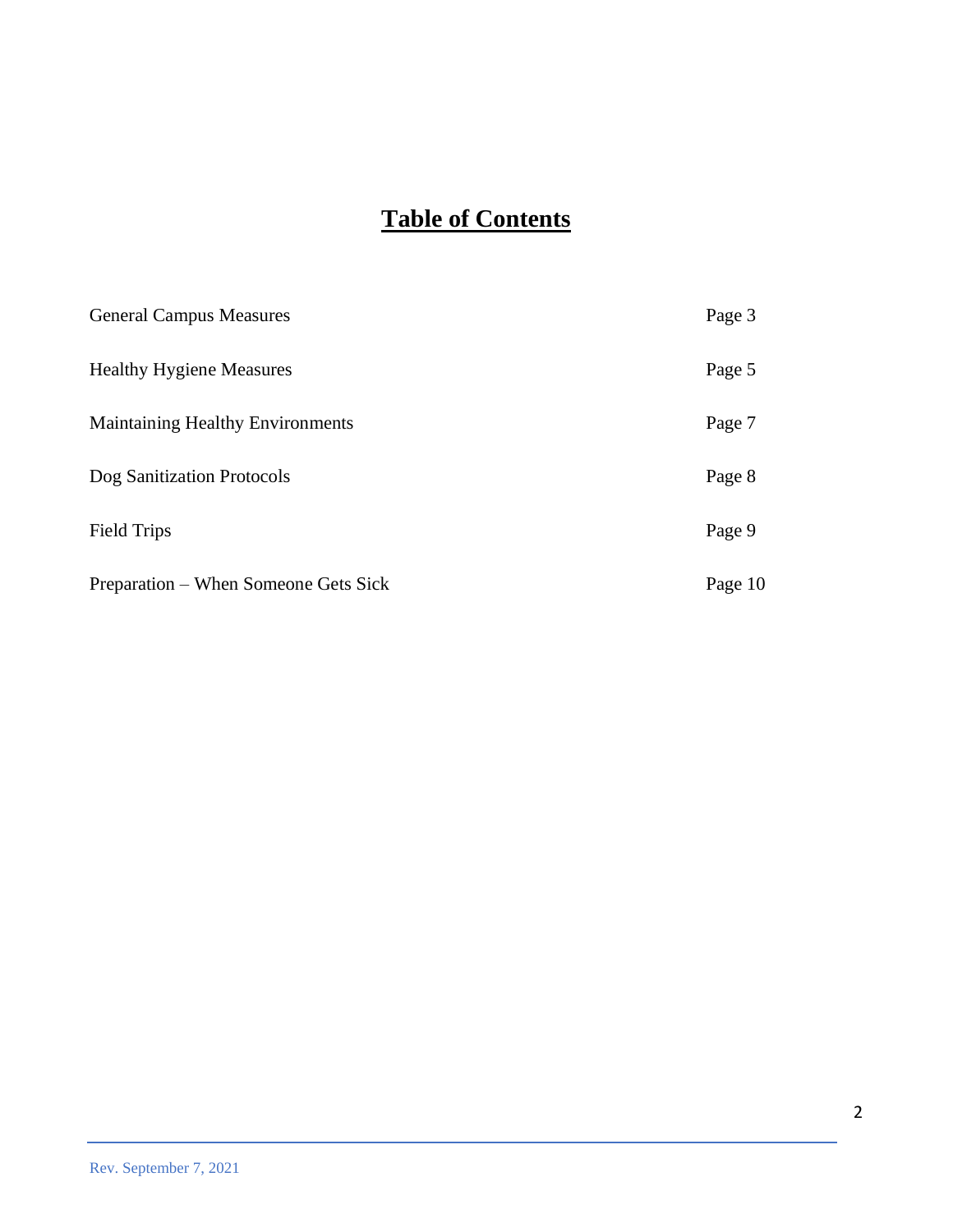## **Bergin University of Canine Studies COVID-19 Protocols and Policies**

COVID-19 is a respiratory illness caused by a novel virus that has spread worldwide. This document is intended to describe the University's measures to prevent the spread of the virus on campus and will be updated as needed. **It is important for each individual to take responsibility for limiting the spread of COVID-19 and to be an active participant in keeping themselves and others healthy on and off campus.**

## **GENERAL CAMPUS MEASURES**

- All persons entering the campus must wear a well-fitted face mask. Staff, students and faculty must wear University approved face masks.
- Temperatures will be taken in the COVID kiosk by an approved machine **of any and all persons** who enter the campus.
	- Individuals must wear a mask when entering the COVID kiosk before entering the campus I order to comply with the California Department of Health and University requirements. Masks are available on the table in the tent if needed.
	- Individuals must use The Turing machine locate d in the COVID kiosk. This machine will determine if the person has a fever by taking their temperature. The fail setting is set at 99.9F.
	- Staff and students can choose to fill out the CDC questionnaire at home or check in directly at the kiosk. Filling the questionnaire out at home will save you time when on campus.
		- o If you choose to fill out the CDC questionnaire at home, if you pass, you receive a QR code that will be scanned by the Turing machine. Temperature will be taken and a badge will print for the day clearing the individual. The badge is to be worn while on campus.
		- o If you choose to check in on campus, fill out the CDC questionnaire on the machine, temperature will be taken and a badge will print for the day clearing the individual. The badge is to be worn while on campus.
			- CDC Questions:
			- Name
			- In the past 24 hours, have you had any signs or symptoms of a fever, such as chills, sweats, feeling "feverish," or having a temperature that is elevated for you or 100.4F or greater?
			- Do you have new onset or worsening of any of the following symptoms in the last 48 hours NOT related to allergies: Cough, shortness of breath, or chest tightness. Sore throat or unexplained loss of taste/smell. Diarrhea, nausea or vomiting?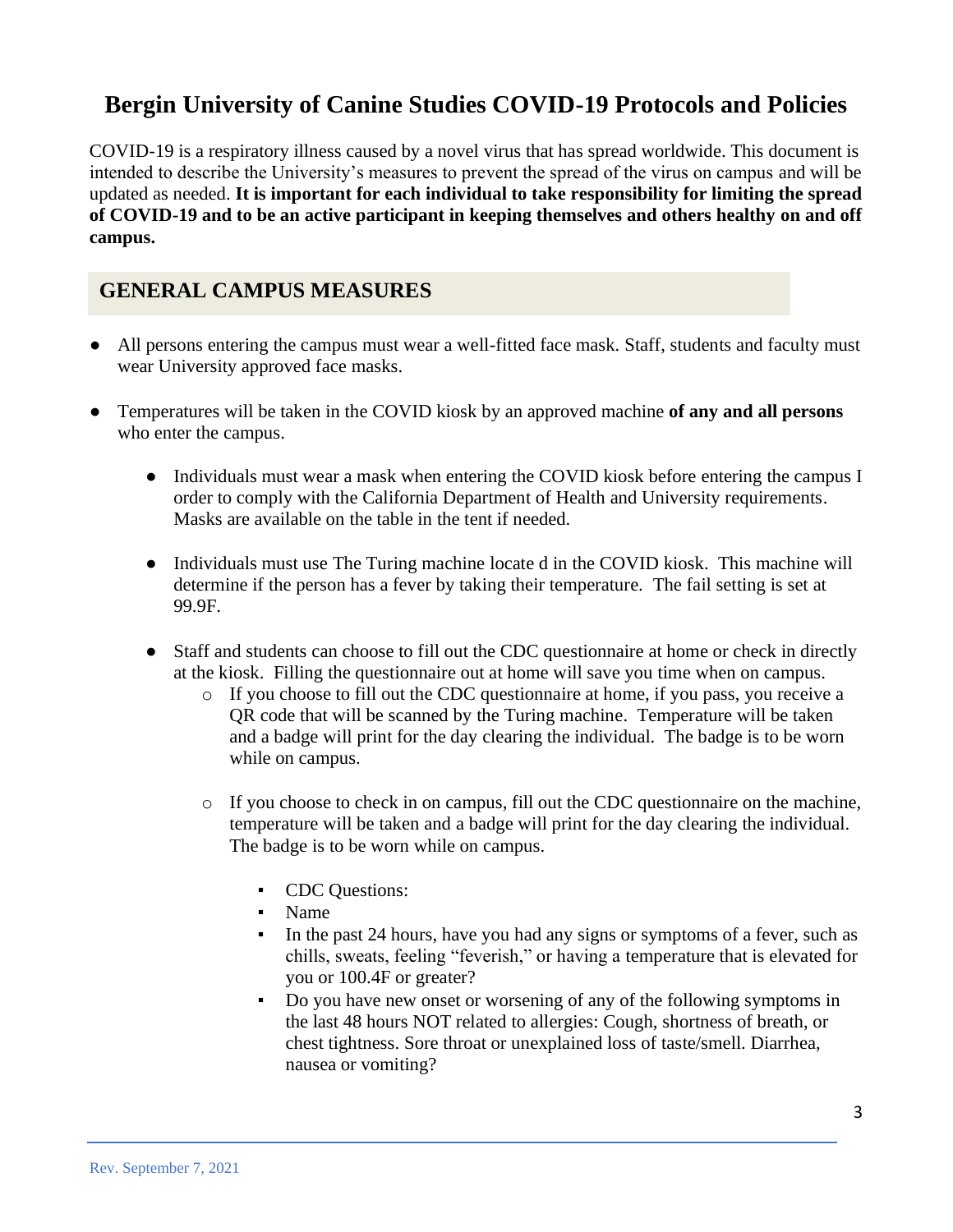- In the last 14 days, have you: traveled outside of the United States? Been in contact with anyone who has a confirmed COVID-19 diagnosis? Been notified that you may have been exposed to COVID-19?
- If an individual does not receive clearance:
	- o The individual must not enter the campus. If possible, the student can view classes via Google Meet if available. Instructors will provide remote instruction if possible should they show symptoms.
		- Staff is to advise appropriate instructors to make Google Meet available in their classroom if possible.
		- **EXECUTE:** Instructors are to advise the CAO [\(becca@berginu.edu\)](mailto:becca@berginu.edu) or the General Manager [\(dan@berginu.edu\)](mailto:dan@berginu.edu) that they have COVID symptoms so remote classes can be coordinated if possible. Instructors may also call the school at (707) 545-3647.
		- Administration will coordinate with dog program staff.
- If a guest or volunteer has any of the above named symptoms:
	- o That individual must not enter the campus.
- Staff must be aware of **Emergency Warning Signs**:
	- o Trouble breathing
	- o Persistent pain or pressure in the chest
	- o New confusion
	- o Inability to wake or stay awake
	- o Bluish lips or face
- Staff will call 911:
	- o If an individual exhibits any of these signs.
	- o Notify the operator that you are seeking help for someone who may have COVID-19.
- Reminders of healthy hygiene and protocols are placed throughout the campus.
- **If employee, faculty or student feels sick,** contact appropriate staff **prior** to entering the campus via University phone (707) 545-3647 or email:
	- Rebecca Richardson, CAO [becca@berginu.edu](mailto:becca@bergnu.edu)
	- Dan Broin, General Manager [dan@berginu.edu](mailto:dan@berginu.edu)
	- Connie Van Guilder, Director of Admissions admissions@berginu.edu
- **No individual is to be identified when alerting others** that there may be someone who has entered the campus with COVID-19 symptoms or a diagnosis of COVID-19.
- University COVID Team: Dan Broin, General Manager; Dr. Cate Dorr, Clinical Director; Rebecca Richardson, CAO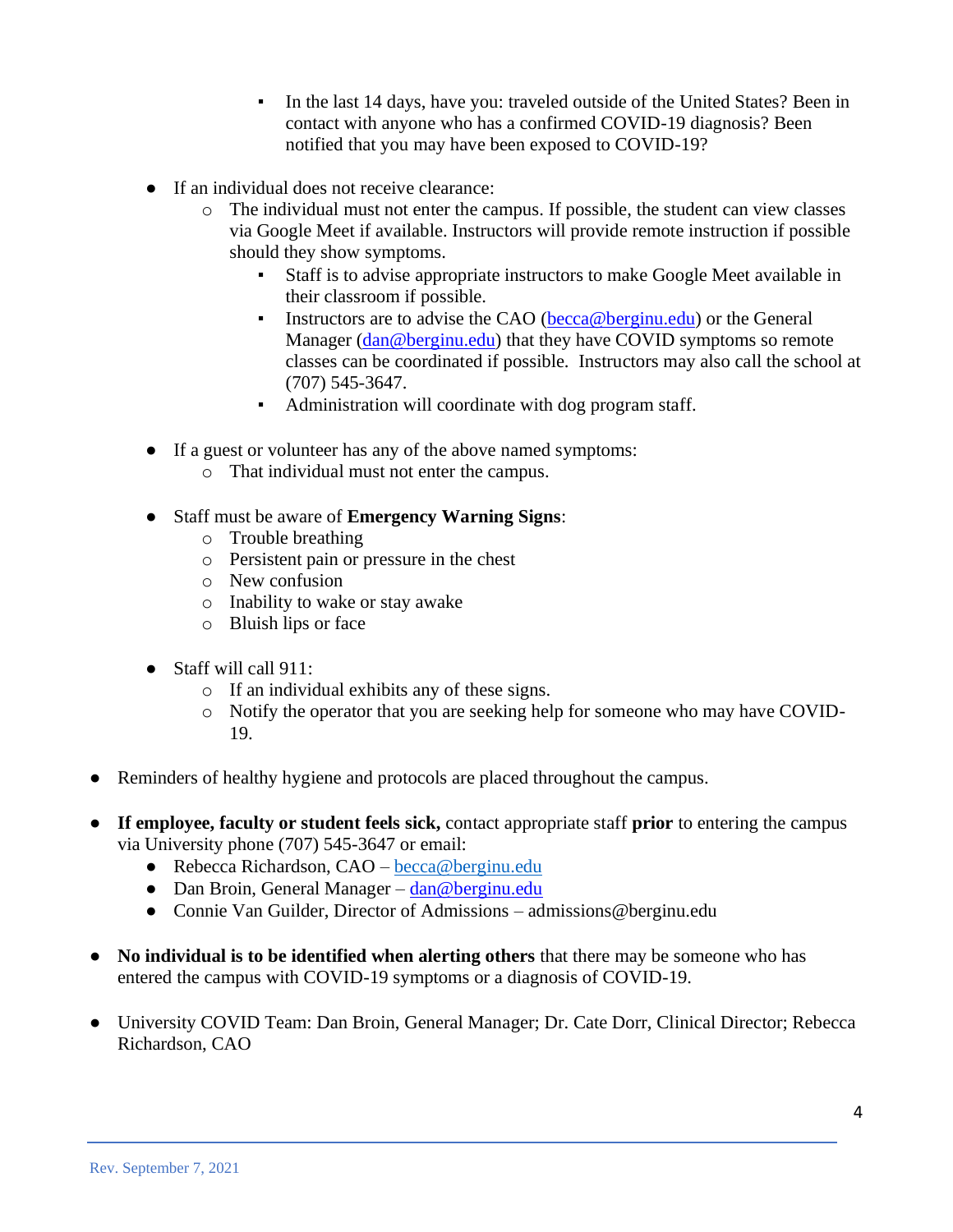## **HEALTHY HYGIENE MEASURES**

### *Wash Your Hands!*

- **Frequently wash your hands for 20 seconds with soap and water.** Follow these five steps:
	- o Wet your hands with clean running water and apply soap.
	- o Lather your hands by rubbing them together with soap. Lather the backs of your hands, your thumbs, between fingers and under your nails.
	- o Scrub your hands for at least 20 seconds you can hum the Happy Birthday song TWICE!
	- o Rinse your hands well under clean, running water.
	- o Dry your hands using a clean paper towel or air dry them.

#### ● **Always wash hands**:

- o Before touching your eyes, nose or mouth.
- o Before, during and after preparing food.
- o Before and after eating.
- o Before and after caring for someone who is sick with vomiting or diarrhea.
- o Before and after treating a cut or wound.
- o After using the toilet.
- o After blowing your nose, coughing or sneezing.
- o After touching animal food or animal waste.
- o After touching garbage or lids of garbage cans.

### *Use Hand Sanitizer!*

● **Hand sanitizer stations are available in every building.** Use hand sanitizer when you cannot use soap and water. **Use hand sanitizer when entering a classroom or the training room.** Rub the sanitizer over the surfaces of your hands and fingers until your hands are dry. This should take approximately 20 seconds.

#### *Wear A Face Mask!*

- Wear a face mask while on and off campus. Students, faculty and staff are to wear University approved face masks unless there is a disability as defined by the Americans with Disabilities Act. Administration will work with individuals with a disability that inhibits them from wearing the approved masks to find a healthy alternative.
	- o The school will provide several types of approved masks for student/staff/faculty use.
	- o Individuals will not be allowed to stay on campus without wearing approved face masks unless they have proof of a disability as defined by the Americans with Disabilities Act.
- Cough or sneeze away from others and into a tissue face the wall or turn away from those sitting next to you. Throw the tissue into a waste basket. If you do not have access to a tissue, sneeze into your arm or inside your elbow away from those sitting next to you. Step outside should you experience a coughing episode.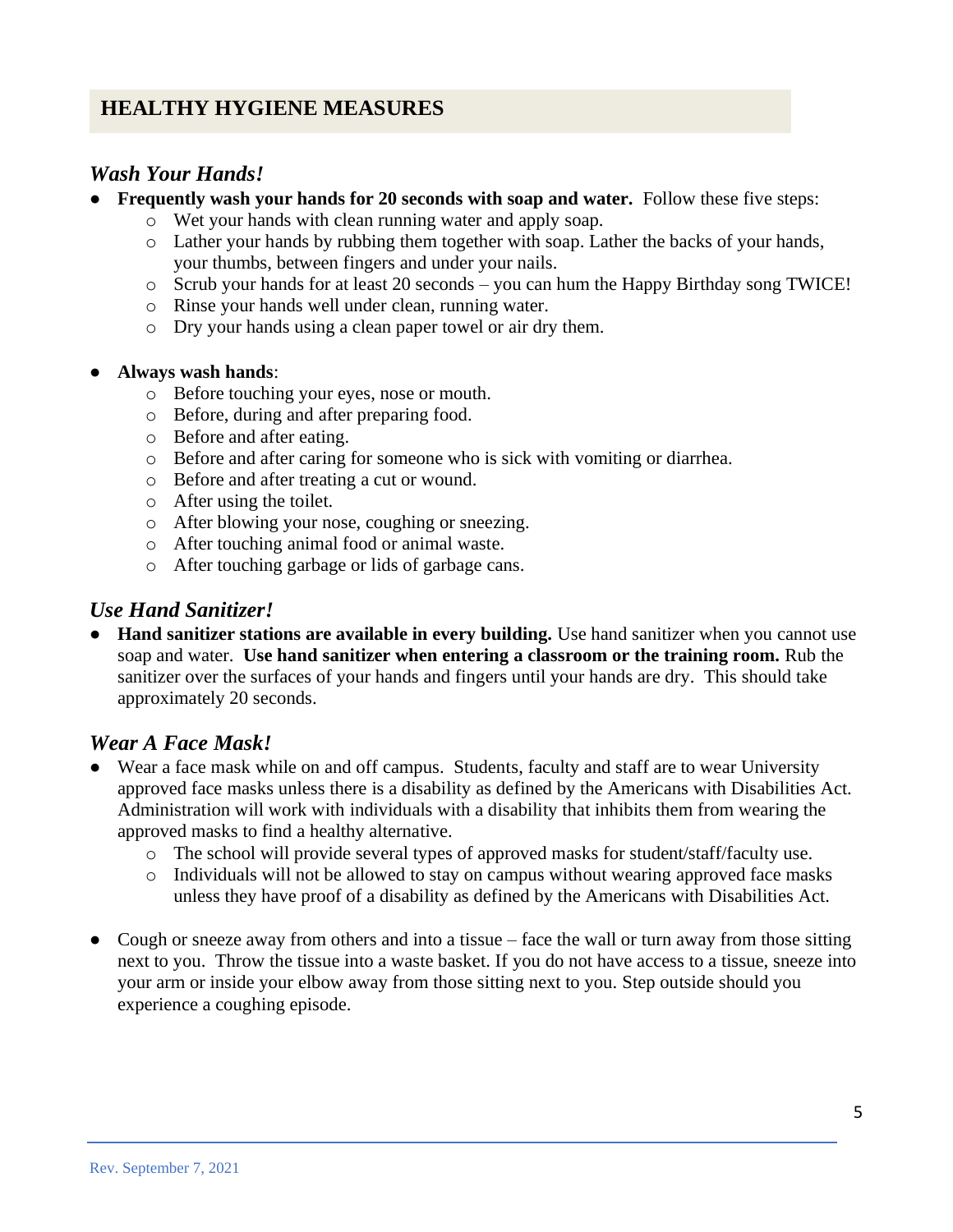## *Practice Social Distancing!*

- Practice social distancing inside the classroom, doorways and hallways as well as when out-ofdoors. **Social distancing means keeping a minimum of 6 feet between yourself and another person.**
	- o Desks in classrooms will be set six feet apart from each other. **Students are not to move desks.**
	- o The training room allows for students to remain three feet apart from each other with their dogs. Please be mindful of social distancing while training.
	- $\circ$  There is one entry/exit in each classroom and the admin building. There are two entry/exits in the training room:
		- Students, faculty and staff should allow three feet of space between each other as you enter or exit a building.
		- **Always wear a mask** and be respectful of each other during these less spacious transitional points.
	- o There is one entry/exit in the restrooms. **Only two individuals may be in the restroom at a time.**
		- Students, faculty and staff should allow three feet of space between each other as you enter or exit a building.
		- **Always wear a mask** and be respectful of each other during these less spacious transitional points.
	- o **Lunch or snacks must be eaten outside. There is no eating or drinking in the classroom.** There is no community refrigerator – students and faculty are expected to bring their lunch in an insulated bag or purchase their lunch at a local restaurant.
	- o Students, faculty and staff should bring their own drinking water in personal water bottles. Never share utensils.

## *Stay Home When Feeling Sick!*

- Should you have a fever, cough or other signs of COVID-19 or other infectious viruses, stay home and seek medical care if necessary. Do not enter the campus.
- Students should contact their instructors or administrative staff: Connie Van Guilder at [admissions@berginu.edu](mailto:admissions@berginu.edu) or Shelby Snead at [shelby@berginu.edu.](mailto:shelby@berginu.edu) The school phone number is (707) 545-3647.
- Students must be proactive in completing and submitting missing assignments. Please communicate with your instructor while recuperating.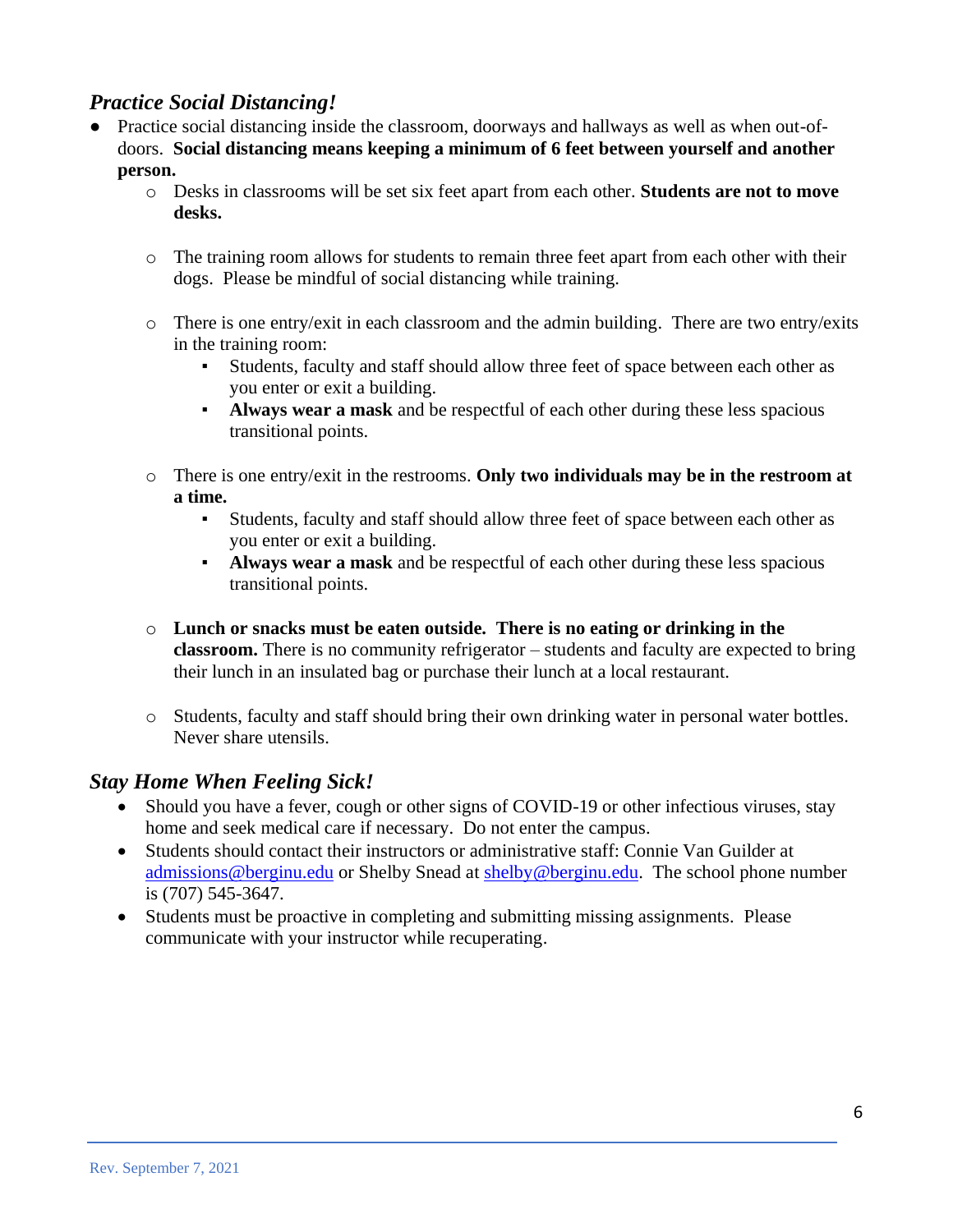## **MAINTAINING HEALTHY ENVIRONMENTS**

- The University requires proof of vaccination.
- The University requires unvaccinated personnel (staff and students) to submit to COVID testing on a weekly basis. The test result must be submitted according to school requirements.
- The University has a disinfecting system that involves spraying each building with a disinfectant proven to kill COVID-19. This spray reaches the underside of desks and small cracks.
	- o Prior to spraying, all paper must be put in drawers or closed containers by students, faculty and staff. Paper objects will get wet and can be ruined.
	- o Students and instructors are responsible for removing their personal items and books from the classroom each day.
	- o Do not leave items on the floor at the end of the day.
- All University cleaning and sanitizing supplies are approved for use against COVID-19. These supplies are non-toxic, chemical-free, all-natural and 100% safe for humans and dogs.
- The restrooms are sanitized each day.
- Maintenance staff is equipped with proper protective equipment including gloves, eye protection, respiratory protection and other appropriate equipment as required by the product instructions.
- Touchless faucets, paper towel dispensers, and soap dispensers have been added to the restrooms.
	- o A waste basket is placed near the door so that individuals may open the door using a paper towel and easily dispose of the paper towel once the door is open.
- Students, training faculty and kennel staff are responsible for cleaning and disinfecting used training equipment immediately following use. It is good practice to disinfect a public item prior to using it.
	- o Spray bottles with disinfectant and/or sanitizing wipes will be provided in spaces with shared equipment, as well as in-person instruction in proper procedures for using, cleaning, and disinfecting shared training equipment.
	- o Each student will receive a bag of needed grooming and training supplies to be used with their assigned dog to prevent the spread of the virus. Students are not to share these supplies.
- The campus ventilation system is new and properly operates. The fan must be kept on during the day in all campus rooms. **The HVAC system is managed only by maintenance and administrative personnel.**
	- o UVC lighting has been installed in the HVAC system to kill airborne viruses.
	- o Faculty/staff may keep the door or windows open to improve ventilation.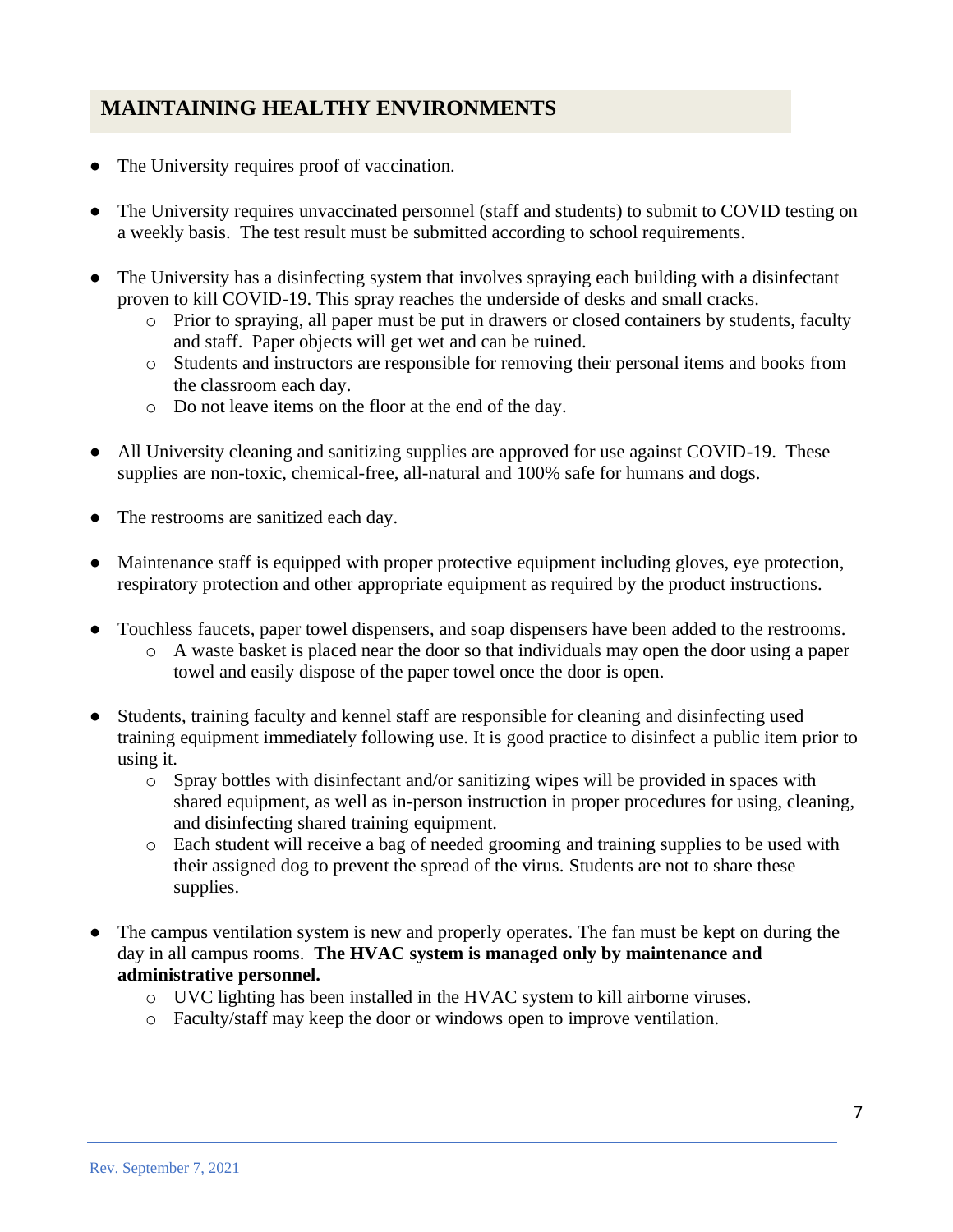- One or more AirSoap portable air cleaners known to kill virus droplets are placed in each building. **These purifiers must be left on and are managed only by maintenance and administrative personnel.**
- AC Clean UVC sanitizing cabinets, which use UVC light, are available to staff and students to disinfect laptops, tablets, headphones, dog training equipment, etc. A cabinet is located in the Training Room, Puppy Room and Room 103 (library/student room). Students and staff must practice social distancing and be aware of your surroundings when using the sanitizing cabinets.
- HomeSoap machines, smaller sanitizing machines, are available to staff and students to disinfect phones, leashes and keys. These machines are located in Room 102, Room 104 and the Administrative Building. Students and staff must practice social distancing and be aware of your surroundings when using the HomeSoap machines.
- Hand sanitizing stations are available in every building/classroom and outside.
- Classroom desks are placed six feet apart facing the front of the classroom.
	- o Desks should remain facing the front of the classroom.
	- o Students should always practice social distancing when working in groups.
- Do not share electronic devices, books or other learning aids without sanitizing the items and your hands first.
- Office staff will use sanitizing spray/wipes after using the copier/printers or postage machine. Students and faculty may use the copier/printer but must sanitize the equipment with the available sanitizing spray/wipes. Students/faculty who do not sanitize the equipment will lose the free use of the copier/printer.
- Students, faculty, volunteers and staff should bring their own drinking water and water bottles to prevent spreading germs.

## **DOG SANITIZATION PROTOCOLS**

The University has established standard guidelines for students, fosters, instructors, and handlers to mitigate the risk of COVID-19 transmission.

- Dogs and dog-related equipment are to be appropriately disinfected between handlers.
- Students and/or fosters should only handle their own personal leash. Leashes are handlerspecific, not dog-specific.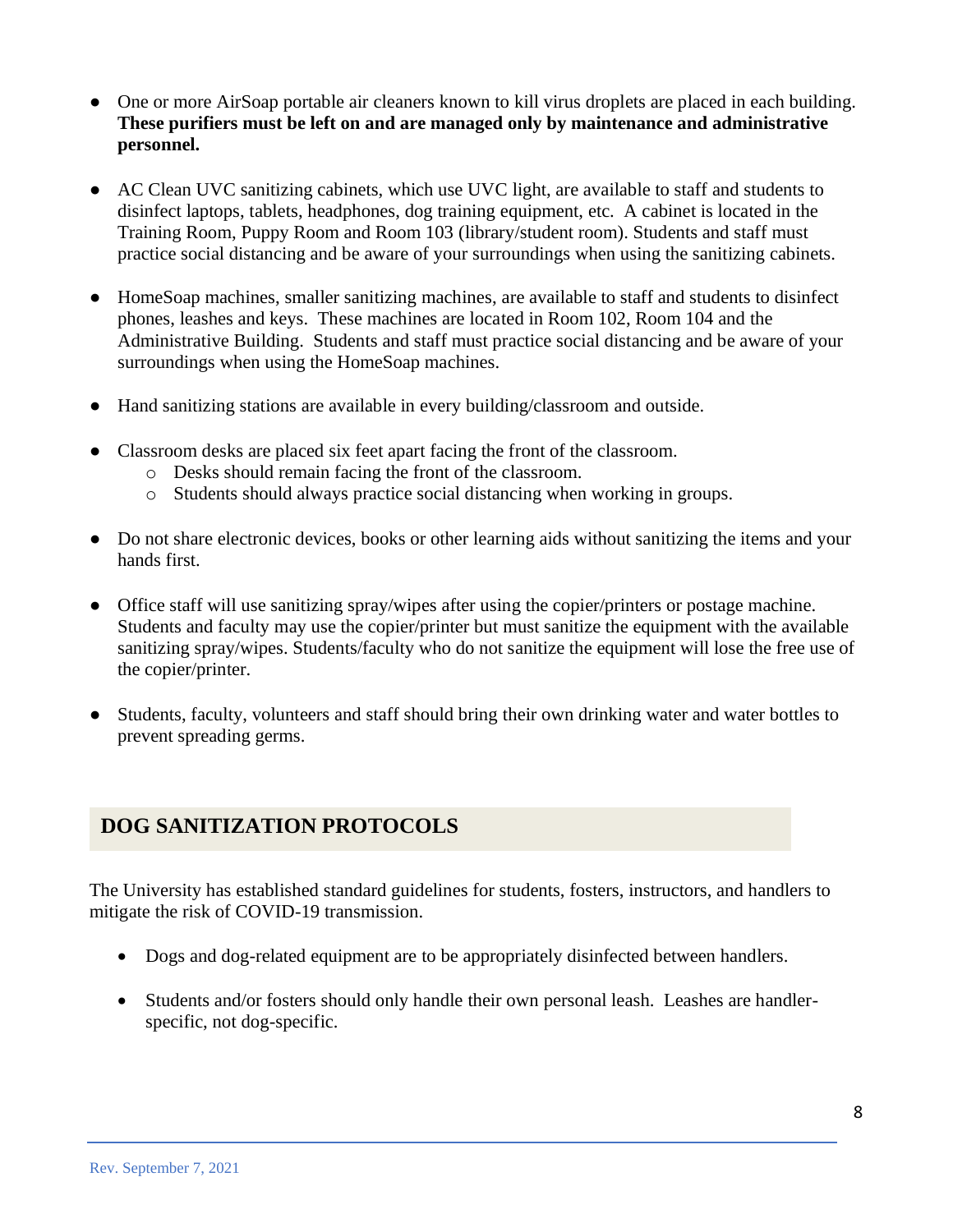• Harnesses are to be handled as little as possible, and should be washed and/or disinfected at least daily. (Harnesses must be rinsed of any disinfectant used and completely dry before placing on a dog).

#### **On Campus Procedure:**

- Before interacting with the dog or any supplies, the student and/or foster must wash their hands and/or use appropriate disinfectant on their hands.
- Fosters will drop off dogs in kennels outside of the training room. Fosters and students will maintain their own leash and harness. This will allow for zero contact handoffs.
- Handler should then disinfect the dog's coat with disinfecting wipes when first coming into contact with the dog. Wipes will be provided by the University.
- Handler should dispose of the disinfecting wipes directly into the trash.

#### **Home Procedure:**

- Following a day on-campus, overnight fosters are encouraged to clean and disinfect the dog's harness. Since COVID is believed to be an enveloped virus, it is susceptible to heat/drying. Fosters are encouraged to completely dry the dog's harness in a warm, sunny spot, and/or dry the harness in a clothes dryer.
- Alert appropriate BUCS staff in the event that a dog has contact with someone with symptoms of COVID-19, someone who recently tested positive for COVID-19, and/or someone being isolated/quarantined for COVID-19.

## **FIELD TRIPS**

Field trips are an essential component of some dog training courses; mainly the Associate of Science, Assistance Dog Education dog training courses and Bachelor of Science Assistance Dog training course. It is important to keep students, dogs and the public safe during these field trips. Students must adhere to the following field trip requirements:

- Wear a University approved mask while in public or if you are sharing transportation to and from the field trip.
- Keep dogs away from the public. Do not allow anyone to pet the dog in your care.
- Practice social distancing while on the field trip with other students and with the public. This can be difficult as some people will want to pet the dog or ask you questions. Step back and politely let them know you must follow the University's social distancing requirements during the pandemic. Inform your instructor should you have any problems with the public.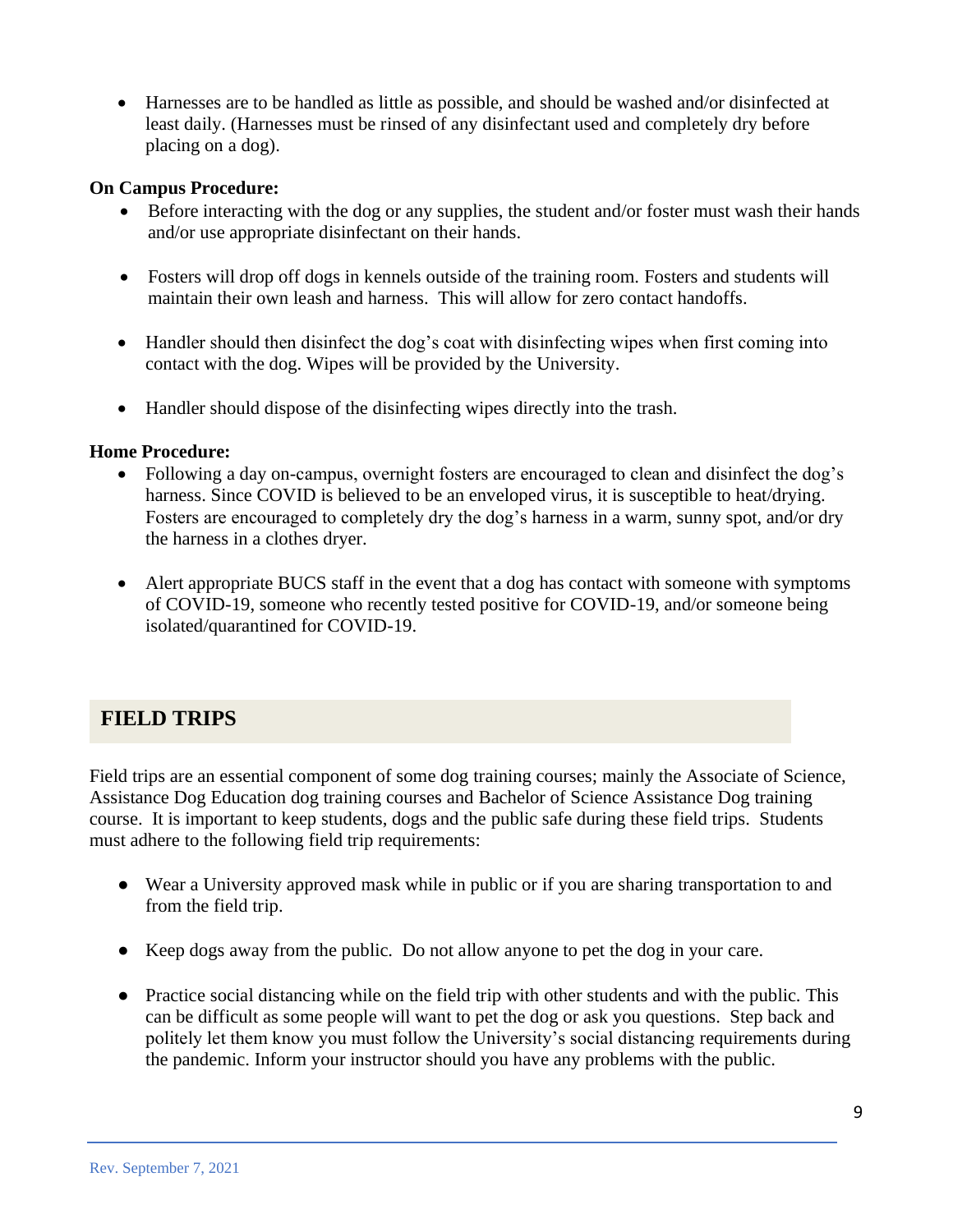- Faculty will provide field trip opportunities that will limit exposure to the public or will create small groups of students/dogs that will assist in providing a controlled environment in public places.
- Students involved in social therapy must always wear a mask, and in some cases, dogs will be on a six foot leash. Field trips will be provided that limit close exposure to the public.
- Sani-Wipes will be available to students to disinfect the dog's coat.

## **PREPARATION - WHEN SOMEONE GETS SICK**

The University has done it's best to keep the virus from spreading throughout the campus. However, in preparation for the worse, the following procedures will be followed should an individual contract COVID-19.

- Administration (President, CAO, COO, General Manager) will advise staff, faculty and other students should a documented case of COVID-19 occur in an individual who is frequently on campus. **The specific individual will not be identified**.
- Students with a Bergin dog who have contracted COVID-19, and have symptoms that could prevent them from adequately caring for their assigned Bergin dog, **MUST** return the dog to the University until they have been cleared to return to campus. The return must be contactless. Student is to communicate with Devan Amundsen at [devan@berginu.edu](http://devan@berginu.edu/) regarding appropriate return of the dog.
- Students with symptoms or a diagnosis of COVID-19 will have access to Google Meet/Zoom to access classes if available.
- Most people with COVID-19 have mild illness and can recover at home without medical care, but should not visit public places. Individuals with symptoms should stay in a specific 'sick room' or area and away from other people or animals. Use a separate bathroom if available. Students, faculty or staff members with symptoms should not return to the campus until they have met the CDC's criteria to discontinue home isolation.
	- o Three days with no fever **and,**
	- o Respiratory symptoms have improved (cough, shortness of breath) **and,**
	- o Ten days since symptoms first appeared
- Students, faculty, volunteers or staff members who have tested positive for COVID-19 but have no symptoms should stay home and away from the public until ten days have passed since the positive test. **As recommended by the CDC, the University requires proof of two negative COVID tests taken 24 hours apart from each other prior to a student, faculty or staff member returning to campus.**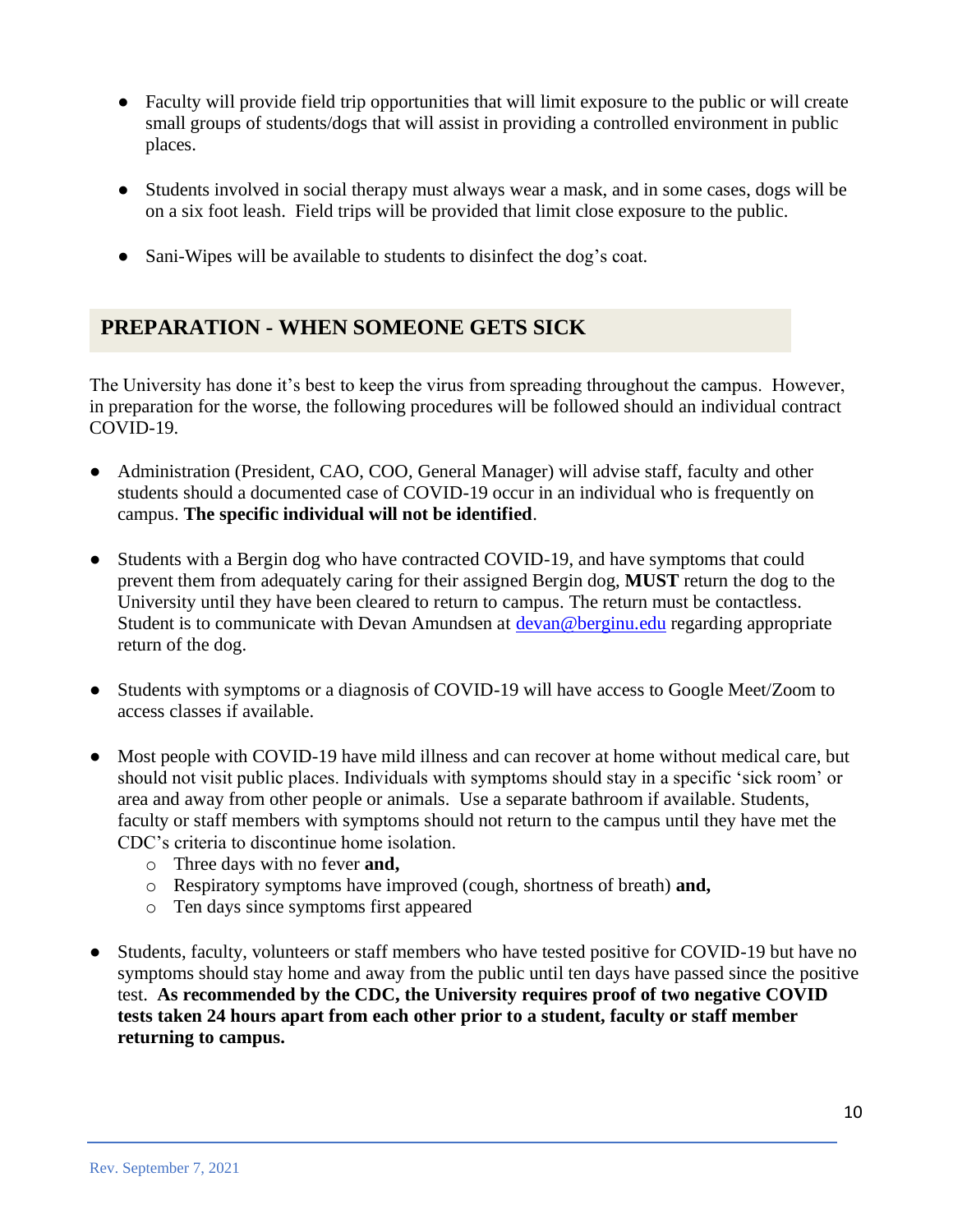- Students, faculty, volunteers or staff members who have tested positive for COVID-19 and have symptoms should stay home. You can be around others after: 10 days since symptoms first appeared **and** 24 hours with no fever without the use of fever-reducing medications **and** other symptoms have improved. Please note that loss of taste and smell may persist for weeks or months after recovery and need not delay the end of isolation. **As recommended by the CDC, the University requires proof of two negative COVID tests taken 24 hours apart from each other prior to a student, faculty or staff member returning to campus.**
- Students, faculty, volunteers or staff members who **are vaccinated** and show no symptoms of COVID but have been in close contact with a person with COVID-19 should stay home, away from the public, and get tested 4-5 days after exposure. Close contact means: within 6 feet of someone for a cumulative total of 15 minutes or more over a 24-hour period with someone who has COVID-19. Wear a mask indoors for 14 days after exposure. **Take a COVID test four to five days after exposure. Provide the negative test result to campus personnel prior to returning to campus.**
- Students, faculty, volunteers or staff members who are **NOT vaccinated** and show no symptoms of COVID but have been in close contact with a person with COVID-19 should stay home, away from the public, for 10 days after exposure. Close contact means: within 6 feet of someone for a cumulative total of 15 minutes or more over a 24-hour period with someone who has COVID-19. Watch for fever, cough, shortness of breath or other symptoms of COVID-19. Stay away from those you live with. Wear a mask indoors for 14 days after exposure. **Take a COVID test five days after exposure. Provide the negative test result to campus personnel prior to returning to campus – return seven days after receiving a negative test result.**
- Always call your doctor and notify them of your diagnosis and symptoms for further recommendations.
- Administration (President, COO, CAO or General Manager) must provide clearance before any student, faculty, volunteer or staff member returns to campus after a COVID-19 diagnosis. Administration and dog program staff will coordinate the return of a student.
- Areas used by a sick person will be closed off for 24 hours. Staff will wait the recommended time of 24 hours between notice of COVID-19 and cleaning and disinfecting the affected area. School staff will notify students, faculty and other staff of the mitigation plan and what areas are available for classroom and training activities. Classes may be held in the open tent area or outside after an active case of COVID-19 has been identified to mitigate transmission of the virus.
- The University will notify Sonoma County Public Health of a campus COVID-19 diagnosis.
- For more information, please click on [https://www.cdc.gov/coronavirus/2019-ncov/index.html.](https://www.cdc.gov/coronavirus/2019-ncov/index.html) For Sonoma County information, please click on [https://socoemergency.org/emergency/novel](https://socoemergency.org/emergency/novel-coronavirus/)[coronavirus/.](https://socoemergency.org/emergency/novel-coronavirus/)